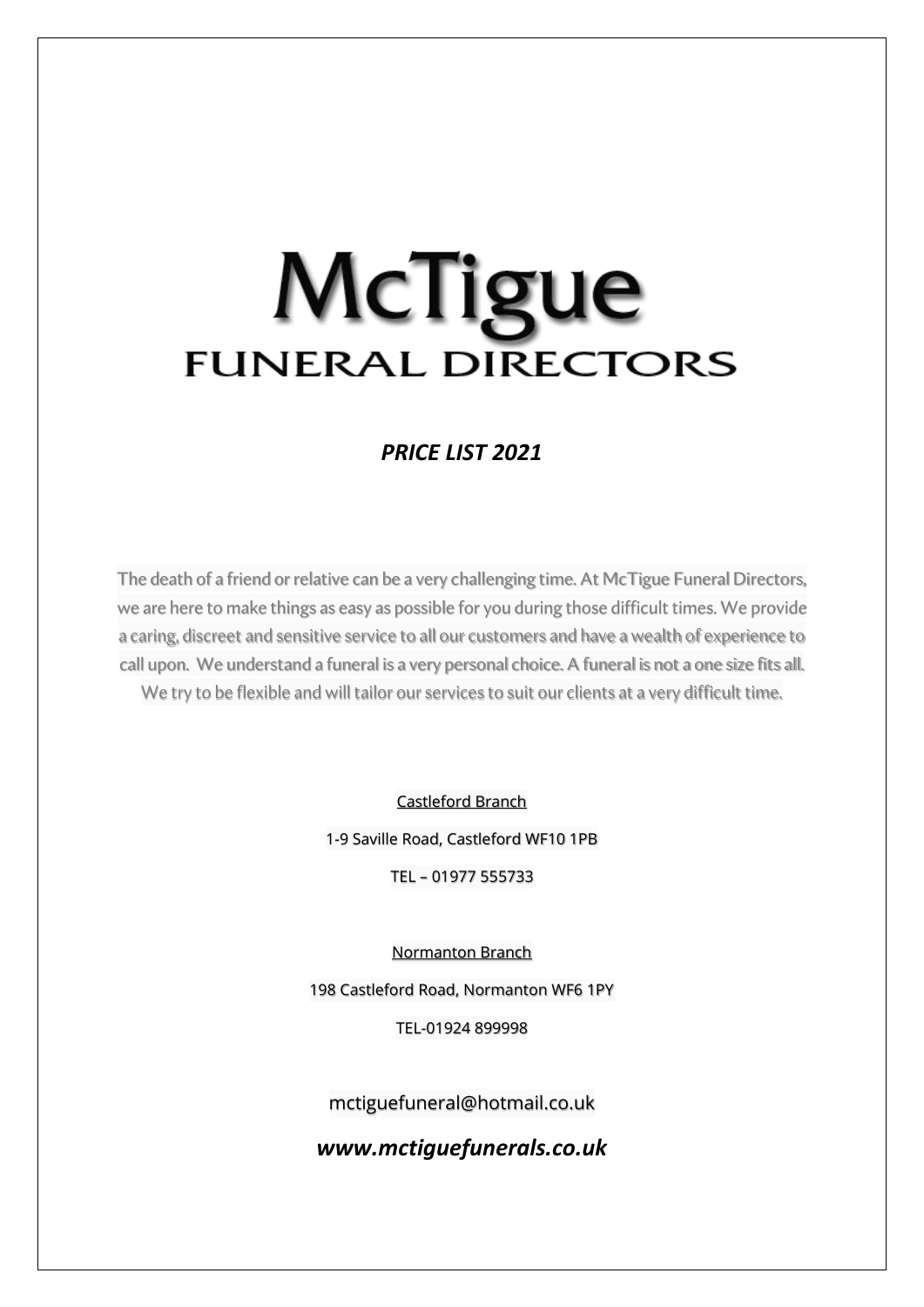*Price List 2021*

| <b>Funeral Directors Services</b>             | <b>Traditional Attended Cremation Funeral</b><br>(At Pontefract or Wakefield Crematorium) |
|-----------------------------------------------|-------------------------------------------------------------------------------------------|
| Making all necessary funeral arrangements.    | $\ast$                                                                                    |
| (Liaising with all 3 <sup>rd</sup> parties)   |                                                                                           |
| Advice on certification and registering the   | $\ast$                                                                                    |
| death.                                        |                                                                                           |
| Collection and transportation of deceased to  | $\ast$                                                                                    |
| the Funeral Directors Premises. (Within a 20  |                                                                                           |
| mile radius, in office hours.)                |                                                                                           |
| Care and preparation of Deceased prior to the | $\ast$                                                                                    |
| funeral.                                      |                                                                                           |
|                                               |                                                                                           |
| Use of Chapel of Rest for viewings (Within    | $\ast$                                                                                    |
| office hours)                                 |                                                                                           |
|                                               |                                                                                           |
| Bearers on the funeral day                    | $\ast$                                                                                    |
| Funeral cortege to leave from an agreed       | $\ast$                                                                                    |
| address then onto the Crematorium             |                                                                                           |
| (Within a 10 mile radius)                     |                                                                                           |
|                                               | £1950.00                                                                                  |

| York Coffin (Upgrades available on request) |  |
|---------------------------------------------|--|
|                                             |  |

| Hearse    | £150.00 |
|-----------|---------|
| Limousine | £100.00 |

| <b>Disbursements</b>                |         |
|-------------------------------------|---------|
| Minister's Fee                      | £200.00 |
| Doctor's Fee                        | £82.00  |
| Crematorium Fee (35 minute Service) | £937.00 |

| <b>otal</b> | 89.00<br>_ , , |
|-------------|----------------|
|             |                |

Disbursements are subject to change. Additional fees apply for a Church Service before the Crematorium. Prices correct as of 16th September 2021.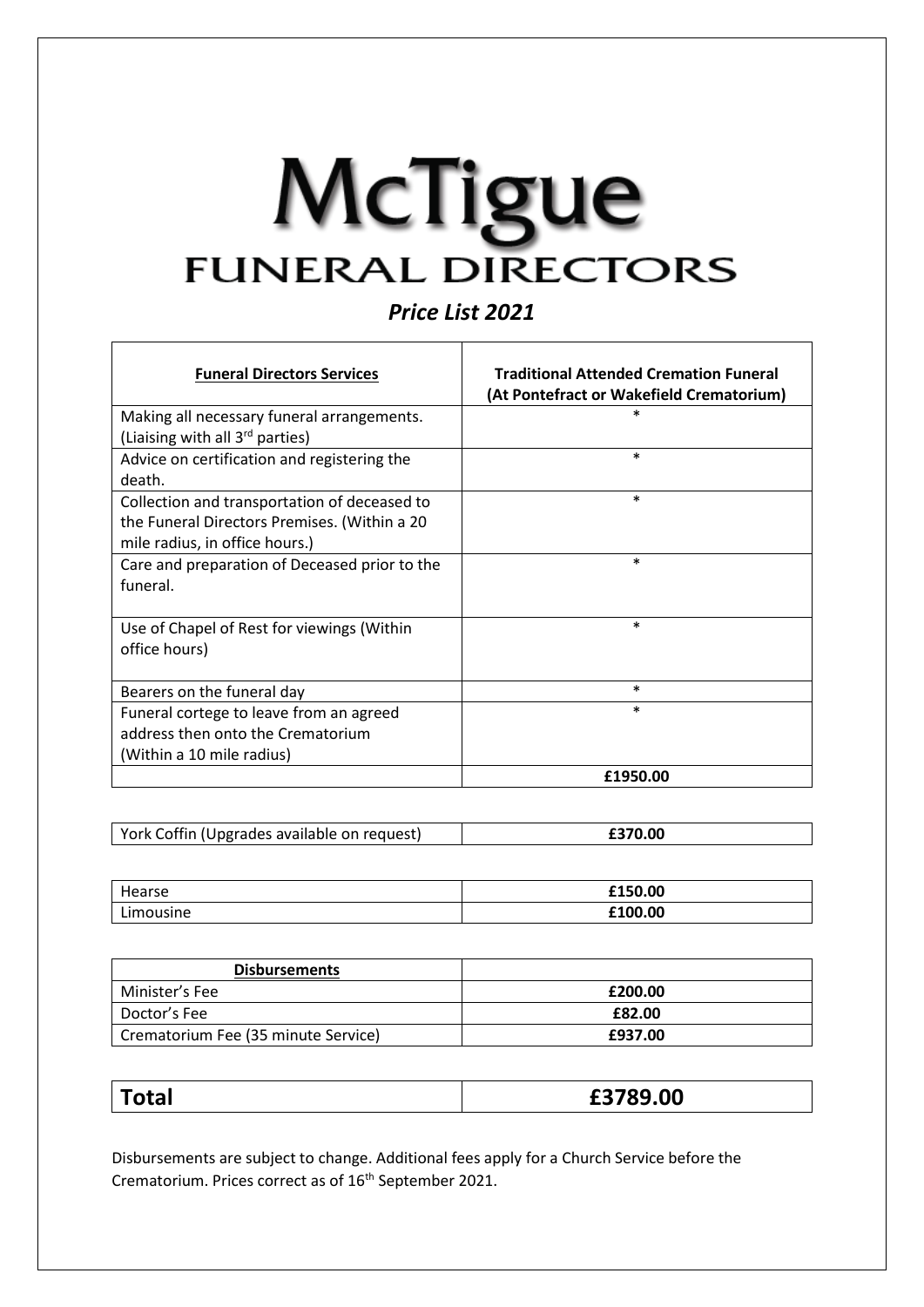*Price List 2021*

| <b>Funeral Directors Services</b>                                                                                              | <b>Direct Unattended Funeral Service</b><br>(At Pontefract or Wakefield Crematorium) |
|--------------------------------------------------------------------------------------------------------------------------------|--------------------------------------------------------------------------------------|
| Making all necessary funeral arrangements.<br>(Liaising with all 3rd parties)                                                  | $\ast$                                                                               |
| Advice on certification and registering the<br>death.                                                                          | $\ast$                                                                               |
| Collection and transportation of deceased to<br>the Funeral Directors Premises. (Within a 20<br>mile radius, in office hours.) | $\ast$                                                                               |
| Care and preparation of Deceased prior to the<br>funeral.                                                                      | $\ast$                                                                               |
| Deceased to be transported in a Funeral Vehicle<br>to the local Crematorium at an agreed day and<br>time.                      | $\ast$                                                                               |
|                                                                                                                                | £948.00                                                                              |

| York Coffin (Upgrades available on request) |  |
|---------------------------------------------|--|
|                                             |  |

| <b>Disbursements</b>         |         |
|------------------------------|---------|
| Doctor's Fee                 | £82.00  |
| Crematorium Fee (Unattended) | £550.00 |

Disbursements are subject to change. Use of Chapel of Rest is available. Please see additional costs. Prices correct as of 16<sup>th</sup> September 2021.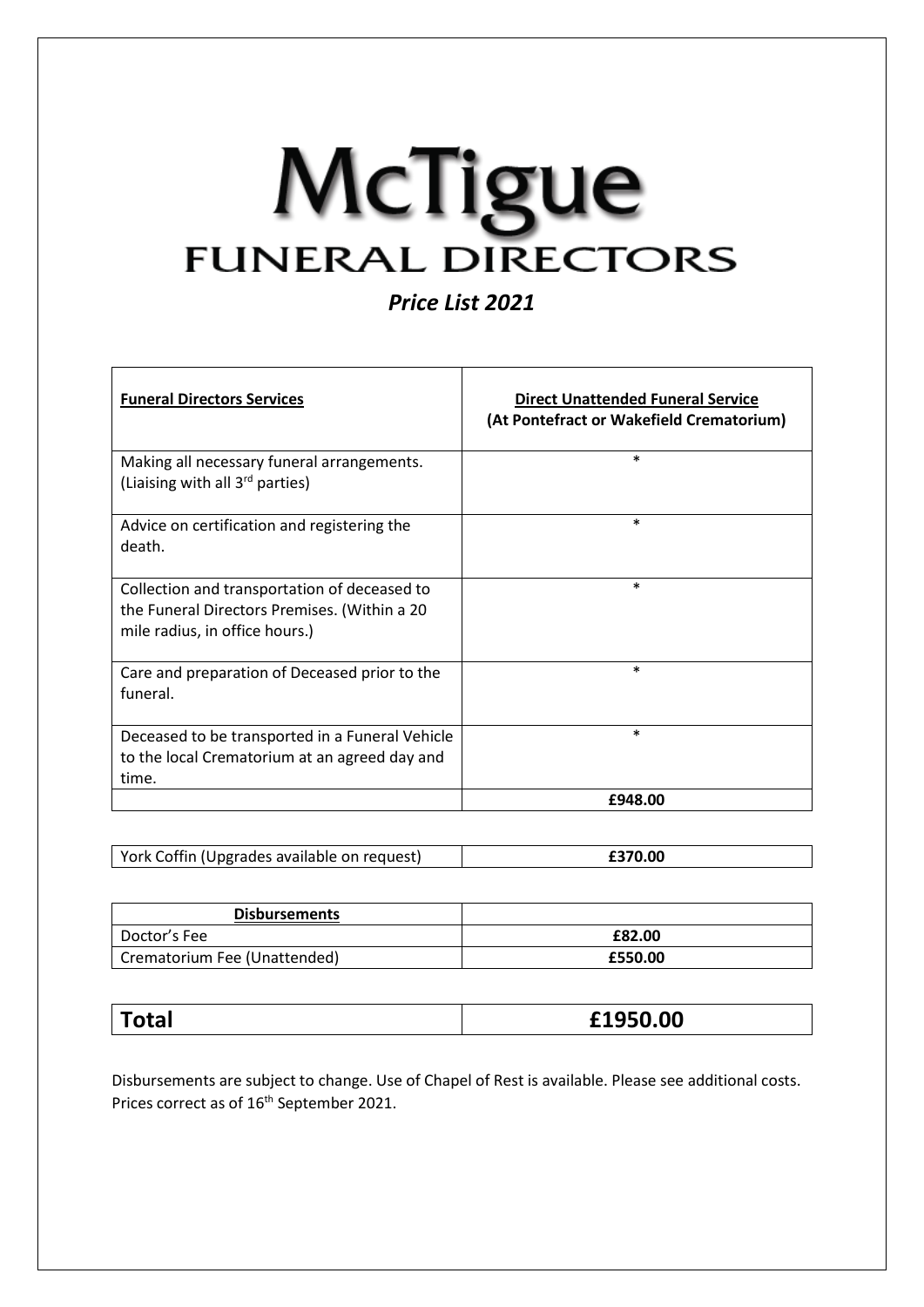### *Price List 2021*

| <b>Funeral Directors Services</b>             | <b>Traditional Attended Burial Funeral Service</b><br>(Wakefield Council Cemeteries) |
|-----------------------------------------------|--------------------------------------------------------------------------------------|
| Making all necessary funeral arrangements.    |                                                                                      |
| (Liaising with all 3 <sup>rd</sup> parties)   |                                                                                      |
| Advice on certification and registering the   | $\ast$                                                                               |
| death.                                        |                                                                                      |
| Collection and transportation of deceased to  | $\ast$                                                                               |
| the Funeral Directors Premises. (Within a 20  |                                                                                      |
| mile radius, in office hours.)                |                                                                                      |
| Care and preparation of Deceased prior to the | $\ast$                                                                               |
| funeral.                                      |                                                                                      |
|                                               |                                                                                      |
| Use of Chapel of Rest for viewings (Within    | $\ast$                                                                               |
| office hours)                                 |                                                                                      |
|                                               |                                                                                      |
| Bearers on the funeral day                    | $\ast$                                                                               |
| Funeral cortege to leave from an agreed       | $\ast$                                                                               |
| address onto Church and Cemetery.             |                                                                                      |
| (Within a 10 mile radius)                     |                                                                                      |
|                                               | £1950.00                                                                             |

| York Coffin (Upgrades available on request) | £370.00 |
|---------------------------------------------|---------|
| Marker Cross                                | £50.00  |

| Hearse    | £150.00 |
|-----------|---------|
| Limousine | £100.00 |

| <b>Disbursements</b>                       |          |
|--------------------------------------------|----------|
| Church / Ministers Fee                     | £270.00  |
| (Please note Churches have different Fees. |          |
| Prices start from)                         |          |
| New Grave Fee                              | £1315.00 |
| <b>Burial Fee</b>                          | £1055.00 |

| Total<br>£5260.00 |  |
|-------------------|--|
|-------------------|--|

Disbursements are subject to change. Prices correct as of 16th September 2021.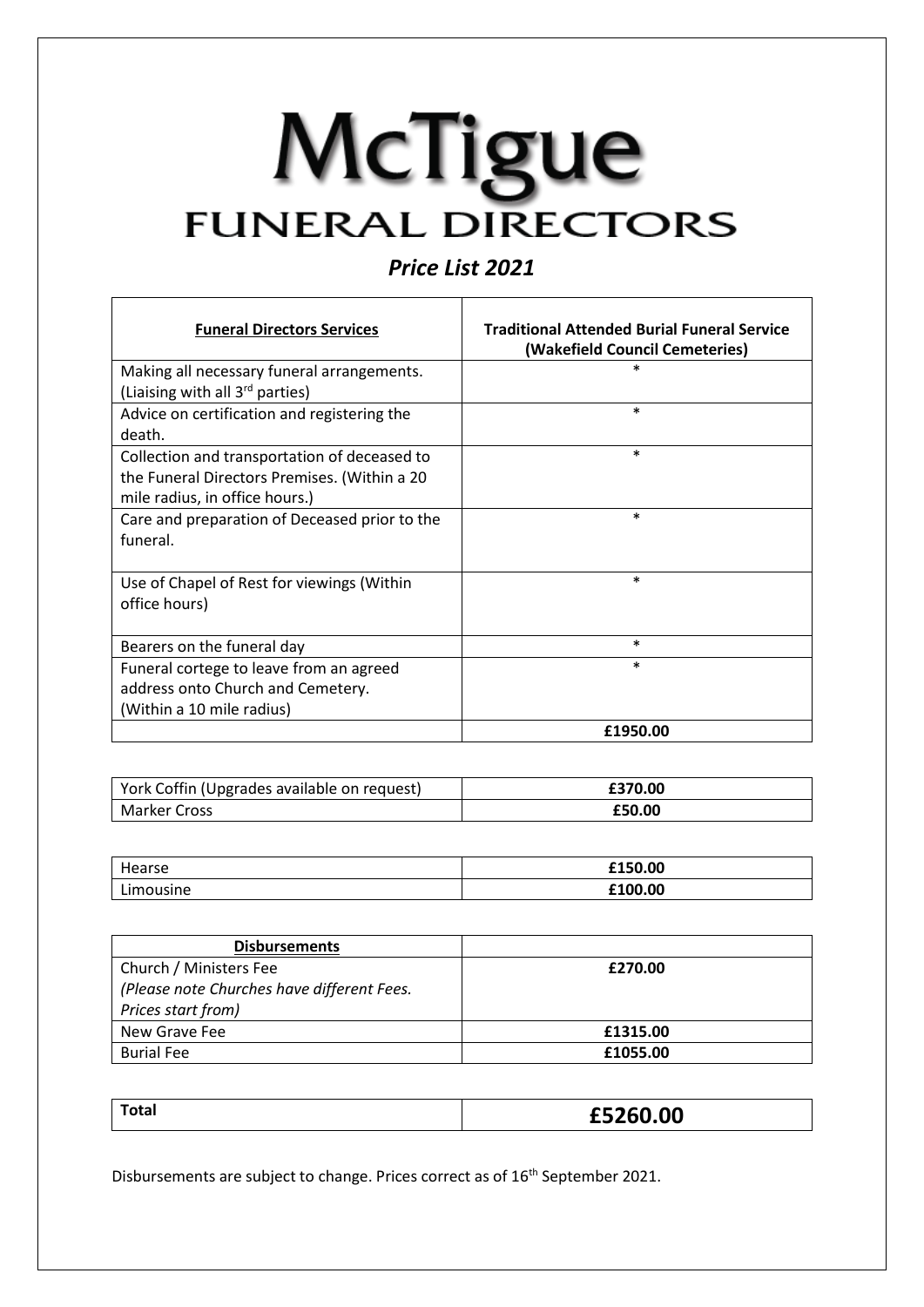### *Price List 2021*

| <b>Additional Funeral Directors Costs</b>                                                                |                     |
|----------------------------------------------------------------------------------------------------------|---------------------|
| Use of Chapel of Rest added to the direct<br>unattended funeral service                                  | £150.00             |
| Home / Church Reception before the Funeral                                                               | From £150.00        |
| <b>Ashes Casket</b>                                                                                      | From £70.00         |
| Collection and transportation of deceased to<br>the Funeral Directors Premises. (Out of Office<br>Hours) | From £150.00        |
| Horse & Carriage Hearse                                                                                  | From £750.00        |
| Service Cards                                                                                            | From £1.50 per copy |

\*Office hours Monday – Friday 9am-4:30pm

Other costs to consider when arranging a funeral are floral tributes, newspaper notices and catering.

*A deposit of £1500 must be paid 3 days before the funeral for a Cremation and £2000 for a Burial. Invoices must be settled within 21 days of the funeral or a 2.5% interest will be charged per month.*